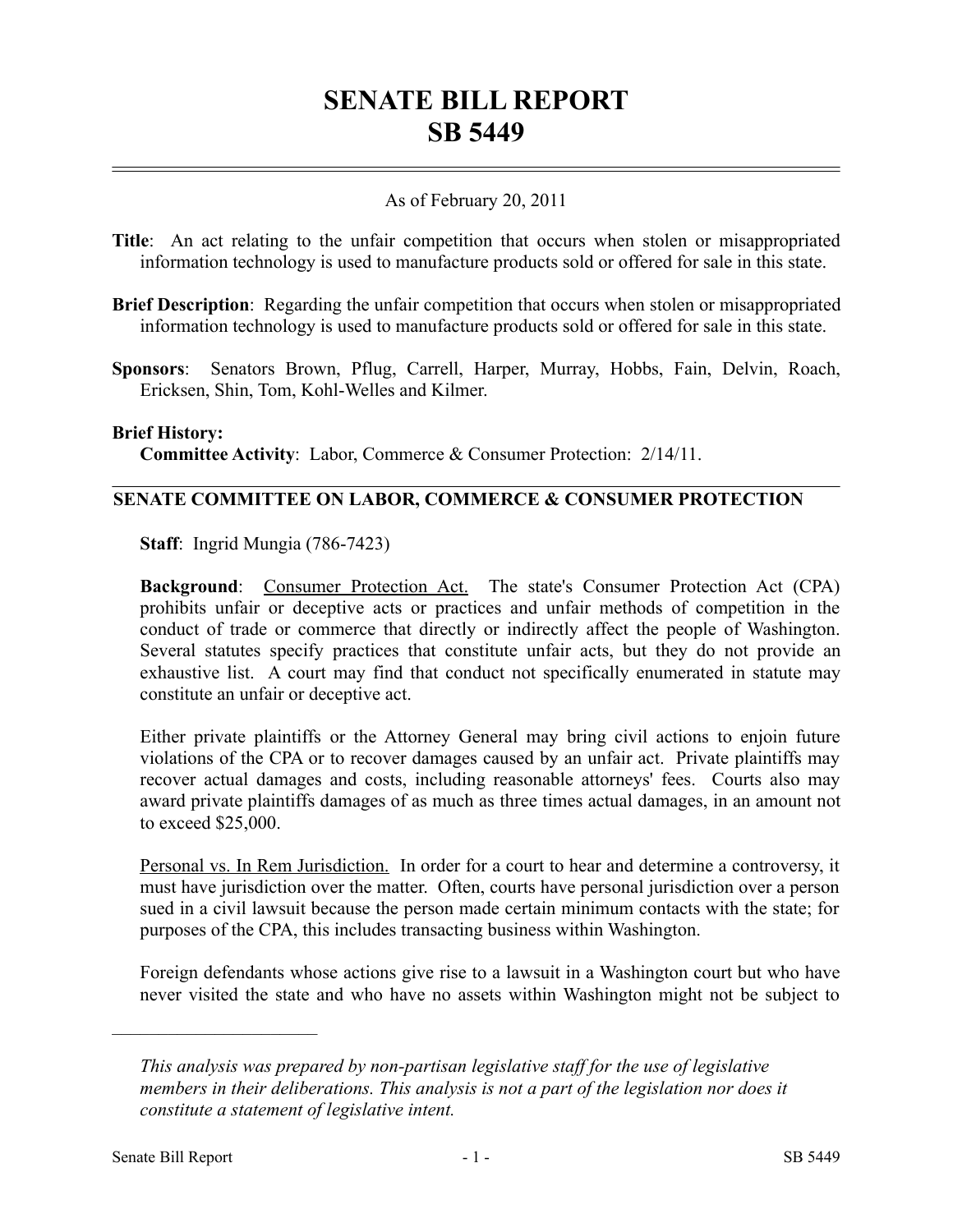personal jurisdiction. Yet state courts may have jurisdiction to enter judgment regarding property located within the state, even if the courts do not have personal jurisdiction over that defendant. Such actions against property are called proceedings in rem.

Intellectual Property. Federal and state laws protect certain intellectual property rights in creations, such as computer software (programs) and hardware (equipment). A federal copyright gives the owner of an original work that expresses ideas, such as certain software, exclusive rights to copy, distribute, and adapt the work. A federal patent may protect a publicly disclosed computer-related invention for a period of time. Federal and state trade secret laws prohibit misappropriation of trade secrets, such as formulas, programs, and techniques.

Some holders of software copyrights license other people to modify and redistribute source code for those programs for free. Such programs commonly are called open source software.

**Summary of Bill:** The bill as referred to committee not considered.

**Summary of Bill (Proposed Substitute)**: A business that manufactures a product while using stolen or misappropriated information technology (stolen IT) in its business operations engages in unfair competition when the product is sold in Washington, either separately or as a component of another product, in competition with a product made without use of stolen IT. A new cause of action allows private plaintiffs or the Attorney General to sue anyone who engages in this unfair competition, or bring a claim against products made using stolen IT.

Stolen or misappropriated IT is defined as hardware or software that a person acquired, appropriated, or used unlawfully. Using information technology in business operations means using IT to manufacture, distribution, marketing, or sales of products.

Notice. Before an injured plaintiff can file suit, the owners of stolen IT must provide written notice to the person allegedly using the stolen IT giving the person the opportunity to prove the information is legitimate or 90 days to stop using it or begin replacing the stolen it, subject to any extensions approved by the owner or the court. The notice must state (1) the identity of the IT; (2) the identity of the lawful owner; (3) the identity of the applicable law being violated; (4) the manner in which the IT is being used, if known; (5) the products related to the stolen IT; and (6) the basis and evidence supporting the allegation.

Jurisdiction. A court may proceed in rem against any products allegedly made using stolen or misappropriated IT, only if a court is unable to obtain personal jurisdiction. All such products are subject to attachment.

Elements of a Claim. A person is injured by the sale of a product if the person establishes by a preponderance of the evidence that:

- the person manufactures articles or products sold or offered for sale in Washington in competition with articles or products made using stolen IT;
- the person's articles or products were not manufactured using stolen IT; and
- the person suffered economic harm, which may be shown by evidence that the retail price of the stolen IT was \$20,000 or more.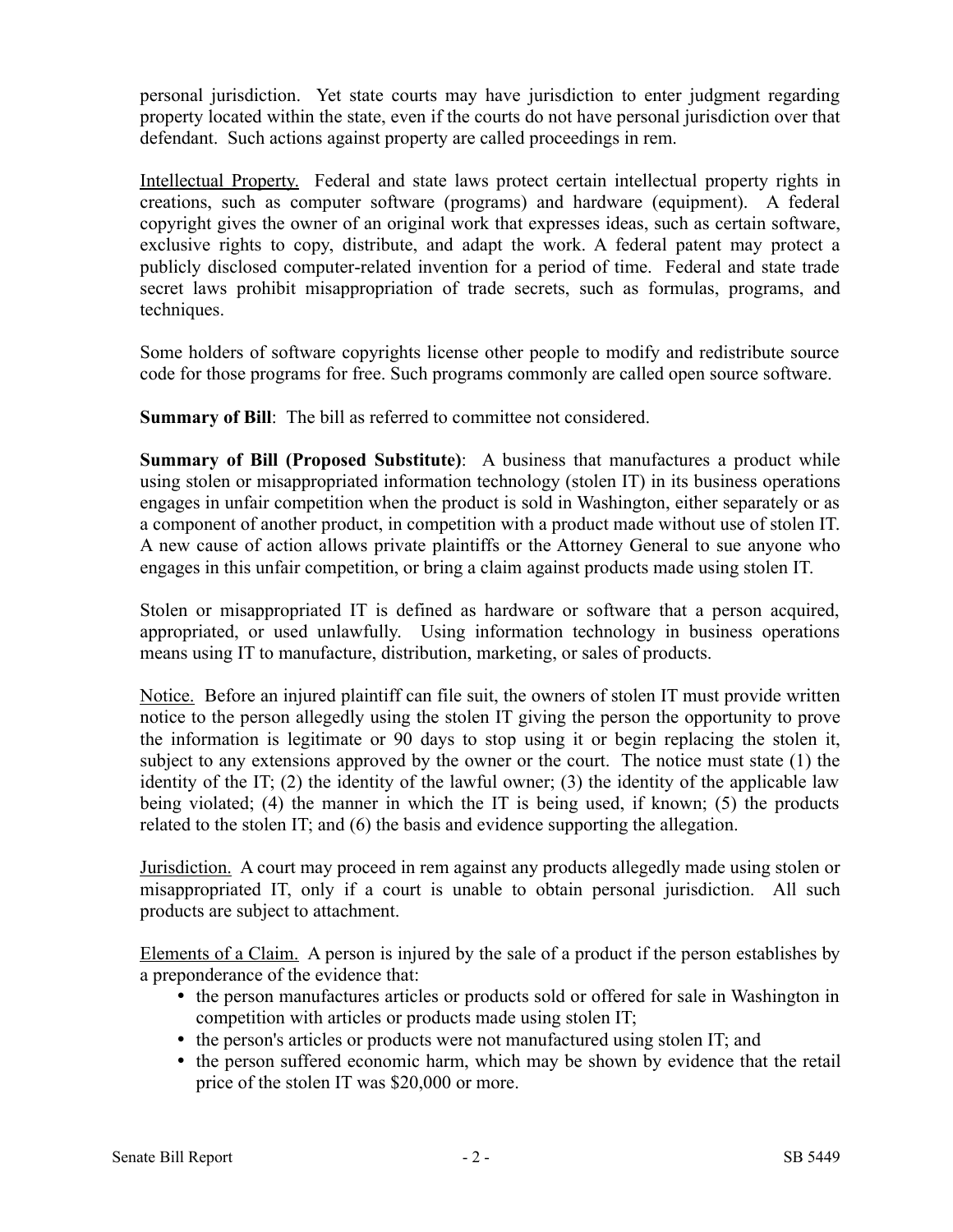Remedy. If the use of stolen IT continues despite the owner of the stolen IT providing the 90-days' notice, any injured person or the Attorney General may bring an action against any person, article, or product to ask the court to enjoin violations of the bill's provisions, including ordering a person not to sell certain products in Washington. A plaintiff also may ask for the greater of actual damages or an amount no more than three times the retail price of the stolen IT. An award of damages against a third party must be the lesser of the retail price of the stolen IT or \$250,000.

If a person found to have violated the bill's provisions lacks sufficient attachable assets in Washington, a court may enjoin the sale or offering for sale in the state of any products made using stolen or misappropriated IT. A person subject to an order for injunctive relief must be given reasonable notice and opportunity to be heard.

A court may award as much as three times the damages normally allowed when it finds that the defendant willfully used stolen IT. A court also may award costs and reasonable attorneys' fees to the prevailing plaintiff in actions brought by an injured individual, or to a prevailing defendant in action brought by an injured person.

Exceptions. A person may not sue under this cause of action when:

- 1. the end product sold or offered for sale in Washington is:
	- a. a copyrightable work under the United States Copyright Act;
	- b. merchandise manufactured on behalf of a copyright owner and that displays a component or copyrightable element of a copyrighted work;
	- c. merchandise manufactured on behalf of a copyright owner or trademark owner and that displays a component or copyrightable elements relating to a theme park or theme park attraction; or
	- d. packaging or promotional material for such copyrightable works or merchandise.
- 2. the allegation that the IT is stolen is based on a claim that the IT infringes on patents or trade secrets; or
- 3. the allegation that the IT is stolen is based on a claim that the use of the IT violates the terms of an open source software license.

A court may not award damages against a third party when they establish by a preponderance of the evidence that they:

- are the end consumer of a product or acquired the product after its sale to an end consumer;
- are a business with annual revenues of less than \$50 million;
- are pursuant to an agreement between the person and a manufacturer before 180 days after the effective date of the bill or acquired the products in good-faith reliance on either a code of conduct that governs the commercial relationship with the manufacturer or written assurances from the manufacturer that the products were made without the use of stolen IT, as long as within 180 days of receiving written notice that satisfies the requirements of the bill, the person implements commercially reasonable efforts to confirm stolen IT is not being used, require a manufacturer to cease theft or that prevent future acquisition of products from such a manufacturer or supplier; or